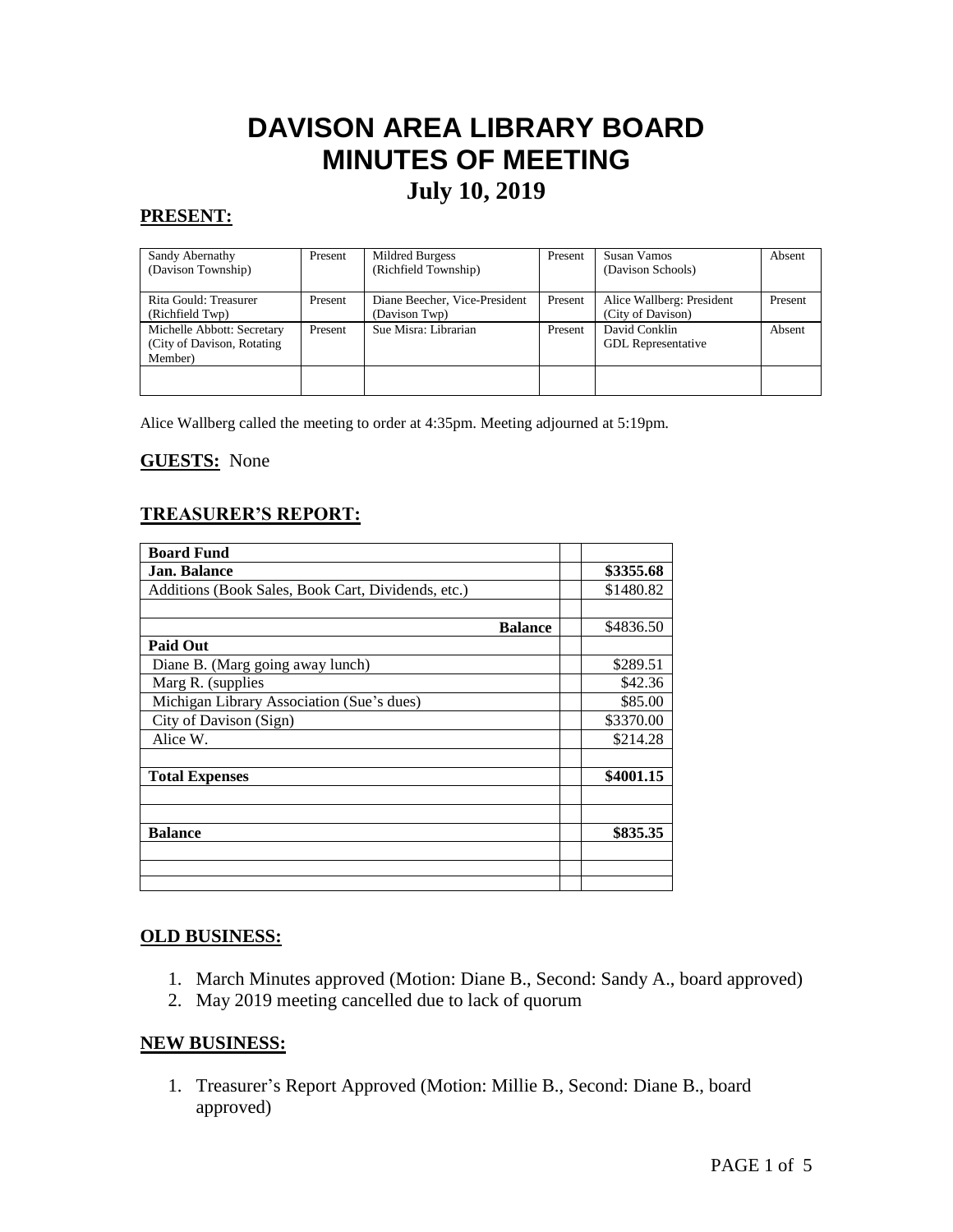- 2. Electric Sign purchased, awaiting delivery
- 3. Flowers: Board may be reimbursed from City of Davison for flowers due to grant received by City of Davison
- 4. New Member/Replacement for Marge R.: Jessica Abraham, City of Davison
- 5. Librarian's Report (see below)
- 6. Contact List Updated (Michelle will email again and mail hard copies after Jessica is added)
- 7. Book Sale: July 12-13th
	- a. Discussed scheduling of volunteers for Book Sale
	- b. Will donate leftover children's books to the bookmobile again
	- c. Other leftover books will go to other branches from now on (Montrose will come on Saturday to get leftovers from July 2019 sale)
	- d. Set-up at 430pm on Thursday, July  $11<sup>th</sup>$
	- e. Book donations will be accepted through the Summer then stopped for a while in the fall until closer to the November book sale
- 8. Discussed book sorting/storage challenges
	- a. Diane will check with Sue V. about Xerox paper boxes from the school
	- b. Sue M. will email Michelle if books need to be sorted. Michelle will send out an email seeking sorting help to the board and other sorting volunteers.
- 9. Michelle will work on ideas for the Halloween Party
- 10. Next Meeting: Wednesday, September  $11<sup>th</sup>$  @ 430pm

# **LIBRARIAN'S REPORT:**

# **Davison Library Librarian's Report July 10TH 2019**

## **Community Relations**:

Our last board meeting was on March 6th. Meeting. Board Meeting on May 8<sup>th</sup> was canceled due to lack of quorum.

Our awesome board members Alice, Sandy and Diane planted flowers on May 22<sup>nd</sup>. Alice, Sandy, Millie and Diane have been sorting the donated books regularly. Alice got cookies for the kids.

Flag day was on June  $5<sup>th</sup>$ . We had the parade. The floats went by the Library. The parade was delayed by the rains. We were very busy that day.

The weekly car cruise takes place on Friday nights starting at 6 pm.

Andrea got the flower grant for the three entities. The City of Davison, Downtown Development Authority and the Davison Area Library.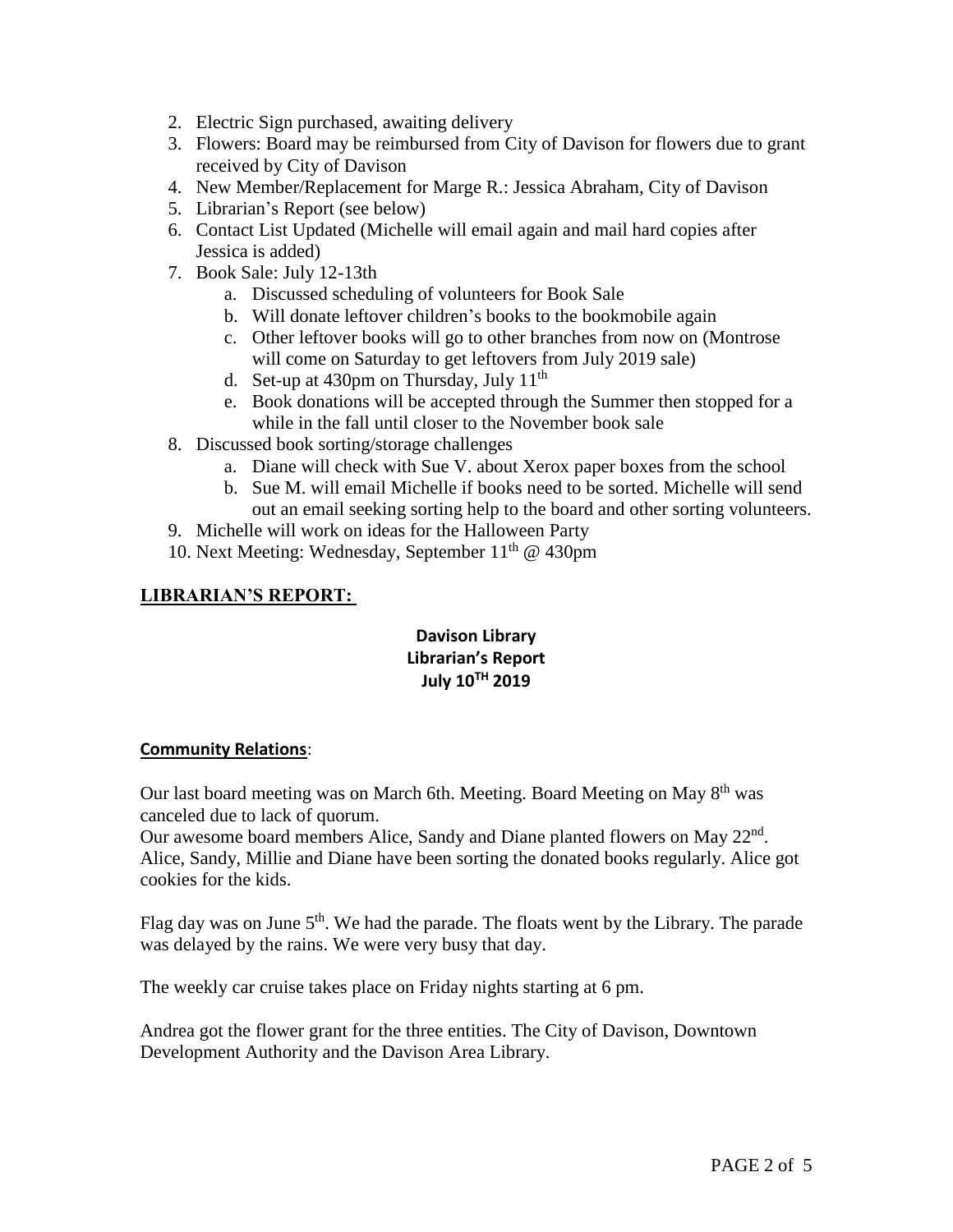## **Library Operations**:

Our door counter for March was 8,438, April was 7,306, May was 7146, June was 8296. We had 1775 self-checkout usage for March, 1777 for April, 1539 for May. We had 1238 hours of PC logins in March, 1,208 in April, and in May 1208. We had 309 WIFI logins for March ,303 WIFI logins for April, 303 WIFI logins for May. The circulation statistics for March was 12,924, 12,761 for April, 12,024 for May and

June. The new patrons added in March were 90. In April we added 65 new patrons. In May we added 71 new patrons.

Currently I have 2 volunteers that have been regularly volunteering at the Library. Thanks to Brian and Randy for their time.

"March is Reading Month with Pete the Cat" had 177 kids participate in the program. The kids loved the free Pete the Cat books.

We have been receiving lot of new materials from the technical services department.

Promed delivery has been better in taking our materials lately after the RIDES complaint. We have a new driver at this time who is very nice to work with.

Weeding was done in the fiction, teen fiction, easies, paperback and large print sections.

Weeding has been ongoing to alleviate overcrowding of the shelves. The weeding lists were tailored to my requests and Sheila provided them to me promptly. Thanks Sheila for doing the needful 126 items were weeded in March. In April 127 items were weeded. In May items were weeded and in June items were weeded. The best sellers and the books in excellent condition were given to the board for the book sale.

We had the staff picks book, March is Reading month, Women's History, Dr. Seuss and the Window display. Items were checked out from the various displays. We had 25 participants for the window display.

Anna, Ariana & Zachary worked on the posters and displays.

I attended the Branch Librarian's meeting on March 7<sup>th</sup>.

We had the staff picks book, April is Poetry month, Gardening and the Window display. Items were checked out from the various displays. We had 25 participants for the window

Abby did the window sign "In the Spring I have counted 136 different kinds of weather inside of 24 hours" by Mark Twain.

For the window display we had "What is the one thing you are excited about for summer?" and "What is your favorite food"? We had 10 entries.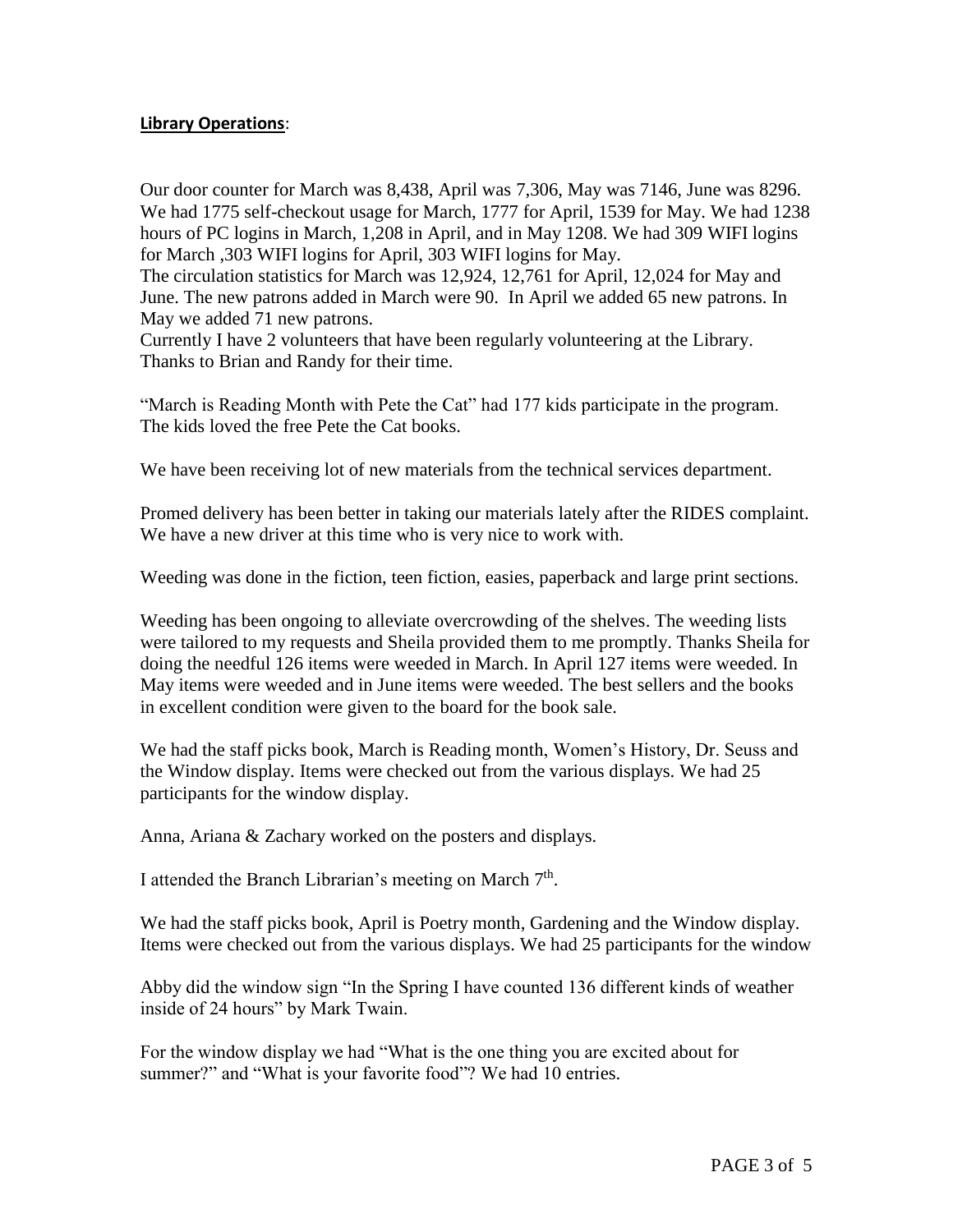I have been stocking the book sale cart in the lobby. The book cart has been doing well according to the Board members.

Weeding has been ongoing. 126 items were weeded this month. The 92 DVD's that were withdrawn were sent to HQ-TS. Julie worked on the DVD's.

Branch sub sheets was updated and sent to Mary reflecting the serial number and phone number for the new Xerox color copier on April 5<sup>th</sup>.

Our incoming Promed delivery has been huge lately. Thanks to the new driver Christina who has been very diligent. I sent an appreciation feedback to RIDES about her exemplary service and positive demeanor.

We have been also getting new materials from HQ-TS.

10 MP3 playaways were adopted from the Headquarters Branch. Thanks to Liz for sending them to Davison.

I received an email on April 6th from Rhonda Clark, clerk at Davison township regarding information about Davison Township. I had reference information about the city of Davison not the township. I emailed her to contact the Davison Historical Society and the Museum.

City Manager, Andrea Schroeder wanted a letter of support from me towards a flower grant on April  $8<sup>th</sup>$ . I hand delivered the letter of support the same day. Hopefully she receives the grant which will benefit the 3 entities, City hall, DDA and the Library.

Patrick replaced the worn out large print stickers in the entire large print collection on April  $12<sup>th</sup>$ . The shelves look neat and orderly.

We received posters and bookmarks from the Library of Michigan on April  $12<sup>th</sup>$  for "The Night for Notables".

Safety and security assessment was completed on March 7<sup>th</sup>.

Reference stats for March were sent on March 11<sup>th</sup>.

Volunteer list for the volunteer appreciation breakfast was sent to Linnette on March 11<sup>th</sup>.

Open house for U.S. Department of Transportation review scheduled for March 20<sup>th</sup> was posted in the community bulletin board.

A Rally for Writers event scheduled for April 6th at Lansing Community College was posted in the community bulletin board on March 21st.

Ordering was done from the ABDO, Child's World and Lerner catalogs.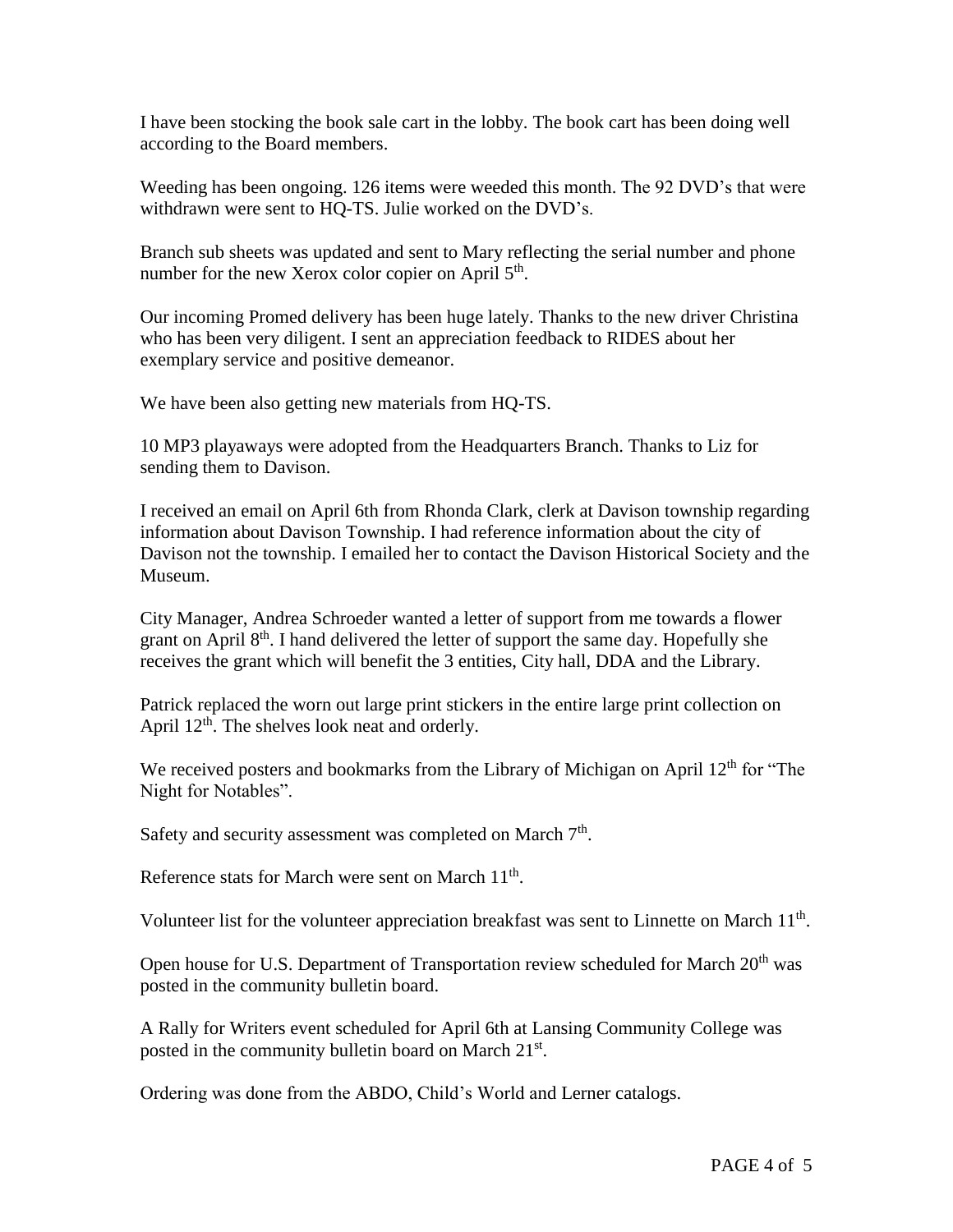Photo for the Annual Report was sent to Kelly F. on March 18<sup>th</sup>.

Volunteer poster design was sent to Jerilyn on March 21st.

The outdoor marquee signs were changed by Patrick and Zachary.

Attended the Volunteer appreciation breakfast on April  $10<sup>th</sup>$ . Linnette and Jerilyn did an excellent job. Ming entertained the volunteers with a great magic show.

Public Input sessions for 2020-2023 transportation and 2019-2021 Community development project information was put on the bulletin board on April 15<sup>th</sup>.

The outdoor marquee signs were changed by Patrick and Zachary.

I attended the GDL-U "A day in the Life of IT manager, Director, Branch Operations Manager and Human Resources Manager" on April 25<sup>th</sup>. It was a great GDL-U.

I attended the GDL-U "Understanding Insurance Lingo" and the "Diversity" GDL-U on April  $29<sup>th</sup>$ .

2019 TFOP Balance on Hand tax forms were emailed to IRS on April 26<sup>th</sup>.

Outstanding holds list was sent by Sheila on April  $30<sup>th</sup>$ . Most of the items were pulled from the shelf by Wendy.

I have been stocking the book sale cart in the lobby.

Staff participated in jean days this month.

I received 56 large print titles from Baker Park. I added them to our collection.

Weeding has been ongoing. 125 items were weeded in March. The majority of them were given to the board for the book sale.

## **Staff Recognition**:

Jean always works on the patron registration forms while she is here at the Davison branch.

Michale F. charges the Launchpad's when he is scheduled at the Davison branch so that my little patrons can use the Launchpad's right away.

Melissa always go through the hold shelf to look for expired holds.

I would like to acknowledge the GDL Admin staff for matching the rest of the funds towards the new electronic sign.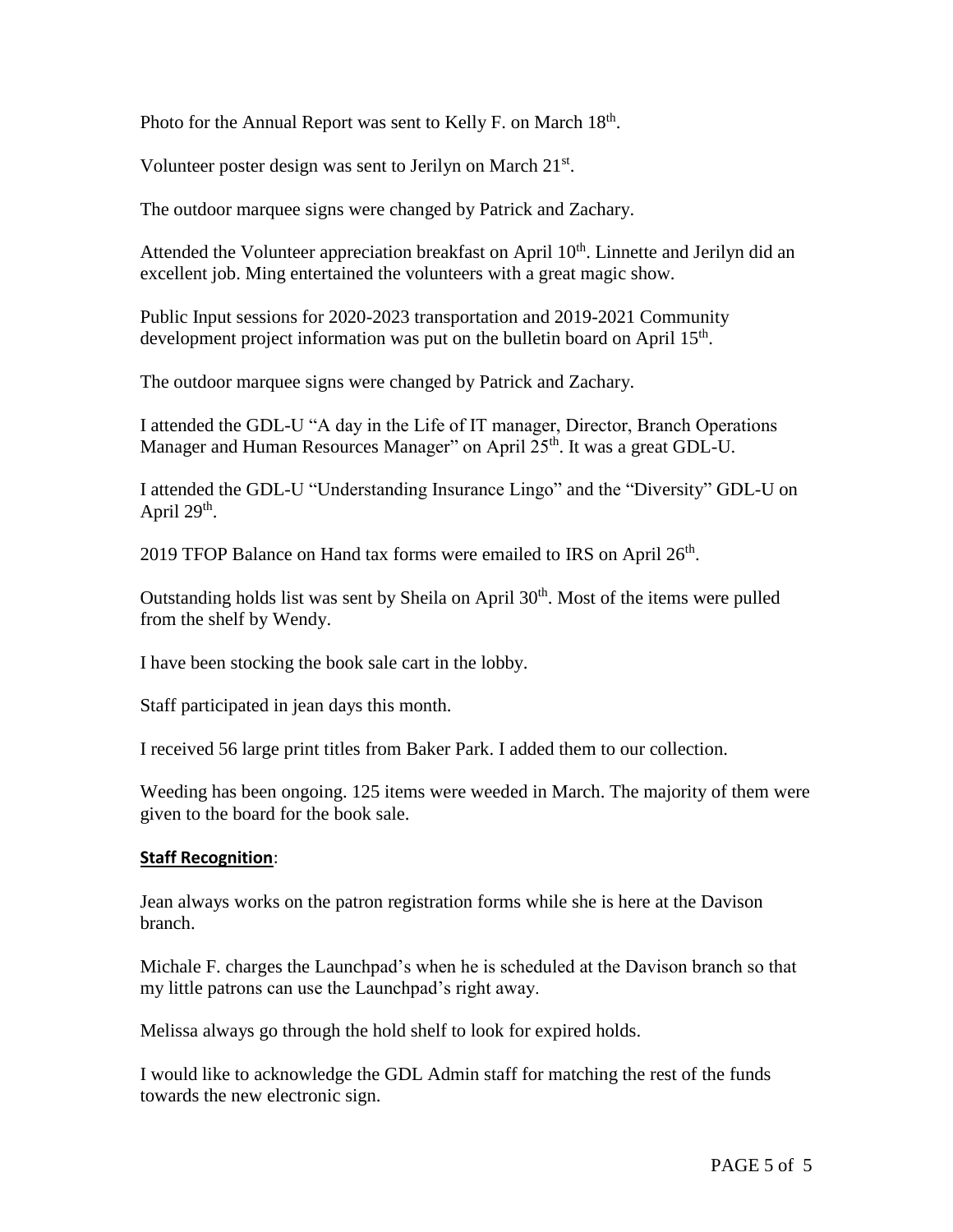I would like to thank all my LA's scheduled this month and my dedicated page staff who worked hard to keep the branch in an impeccable condition and provide great customer service.

I would like to thank Jason for assisting to a reference request about compiled laws for my patron on April 10th.

I would like to thank Michale for addressing the bounced email issues.

I would like to acknowledge Wendy for taking care of the plants on my desk.

I would like to recognize Vaughn M. for getting our materials from HQ-TS in a timely manner and taking back our surplus boxes.

The CR Department also needs recognition for getting the SRC supplies to us on time including the program fliers and posters.

A shout out to Michael Garcia for taking the initiative for weeding the paperbacks and  $600's.$ 

# **Equipment:**

Al replaced the Self-Checkout monitor on March  $28<sup>th</sup>$  and changed the location of the OPAC. Now the OPAC is next to the Xerox copier. It is working fine. Thanks to Al for addressing the issues.

Xerox technician replaced rollers on staff Printer  $#02$  on March  $14<sup>th</sup>$ . The printer has printed almost 750,000 pages.

The kid's computer ID # 12494 is not powering up. Trouble ticket was sent to IT on April 15<sup>th</sup>. DAPC12 is having issues logging on patrons.

Xerox color copier C7025 was installed on April  $5<sup>th</sup>$ . The old machine was removed the same day. The same day I assisted a patron with 50 color copies. The copies turned out beautiful.

The Xerox technician have come multiple times to fine tune the vending station. We still get error messages. Service call was made April 25th for a technician to come and resolve the issue. ETA for the technician is April  $26<sup>th</sup>$ . The Xerox technician came on April  $30<sup>th</sup>$ and fine-tuned the copier We had 1250 black and white copies and 186 color copies this month.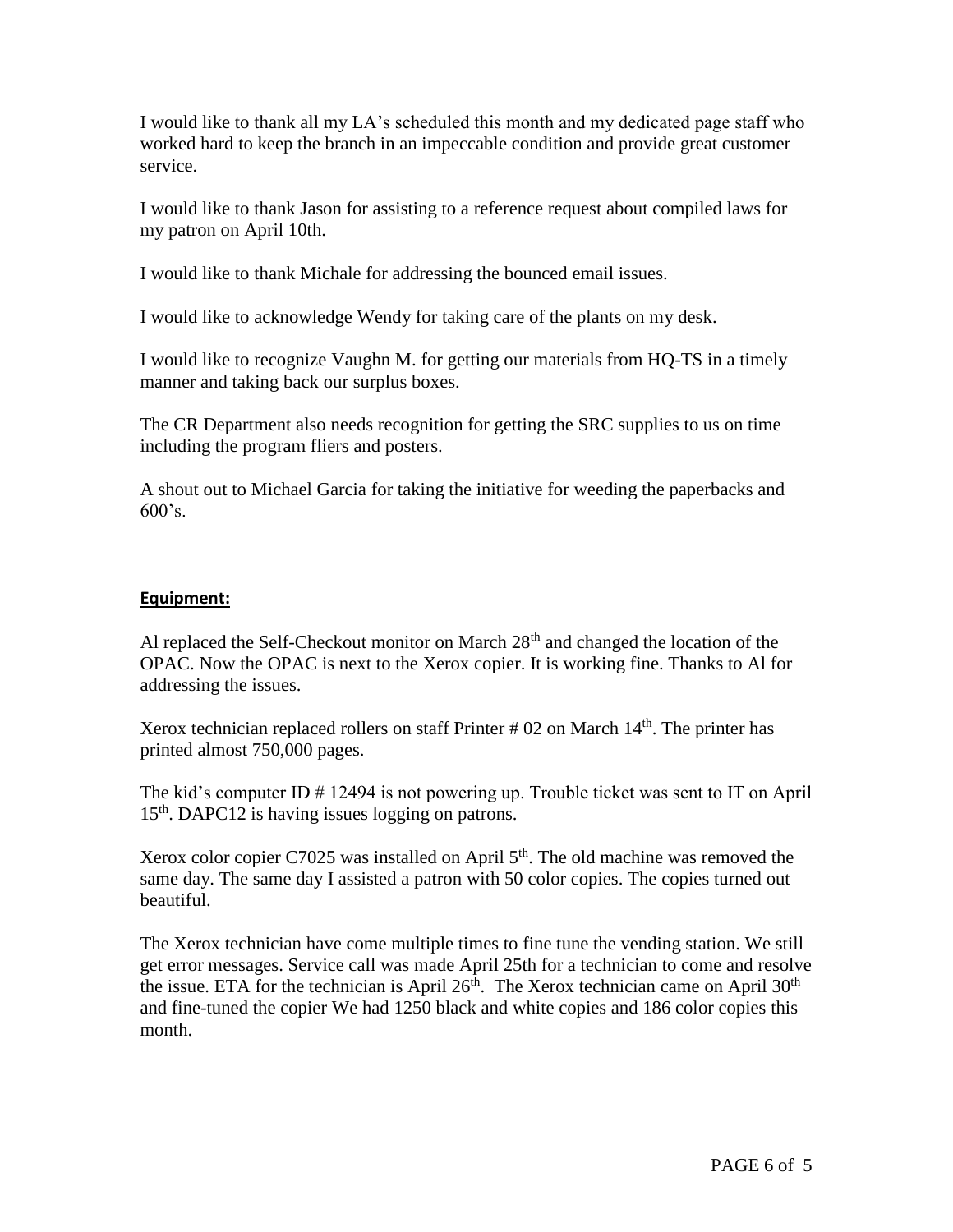## **Physical Facilities**:

Brian from DPW fixed the hole in the water line for the outdoor plants. Brian also replaced the light bulb in the patron bathroom and unclogged the women's toilet.

#### **Groups:**

#### **Weeding Projects**:

The total number of items weeded in March & April was 478.

Problems:

------------------------------------------

#### **EVENTS**

------------------------------------------

Programs:

March 4<sup>th</sup>, we had library visit from the group home. We had 4 adults.

March 11<sup>th</sup>, Adult folklore with Miss Marcia @ 10:30 AM we had 22 adults. We had 2 groups that day. Group 1 had 10 adults and Group 2 had 12 adults.

March 14th Intro to Tinkercad we had 2 adults and 4 kids.

March 16<sup>th</sup>, we had the" Reading is Magic" program. We had 4 adults and 7 kids. The attendees enjoyed the rabbit tricks and their balloon animals.

March 18<sup>th</sup>, we had the "Constituent Meet and Greet with Sheryl Kennedy". We had 11 adults.

March  $18<sup>th</sup>$ , we had Adult Folklore with Miss Marcia. We had 12 adults for the program.

March  $23<sup>rd</sup>$ , we had the "Ladies of the Light" with Dianna Stamphler. It was a great program. We had 62 patrons attend the event. They also bought signed copies of her latest book.

March 25<sup>th,</sup> we had Adult Folklore with Miss Marcia. We had 12 adults for the program.

April 1st, Adult folklore with Miss Marcia @ 10:30 AM we had 12 adults

April 5th, we had library visit from the group home. We had 6 adults.

April 8th, Adult folklore with Miss Marcia @ 10:30 AM we had 12 adults.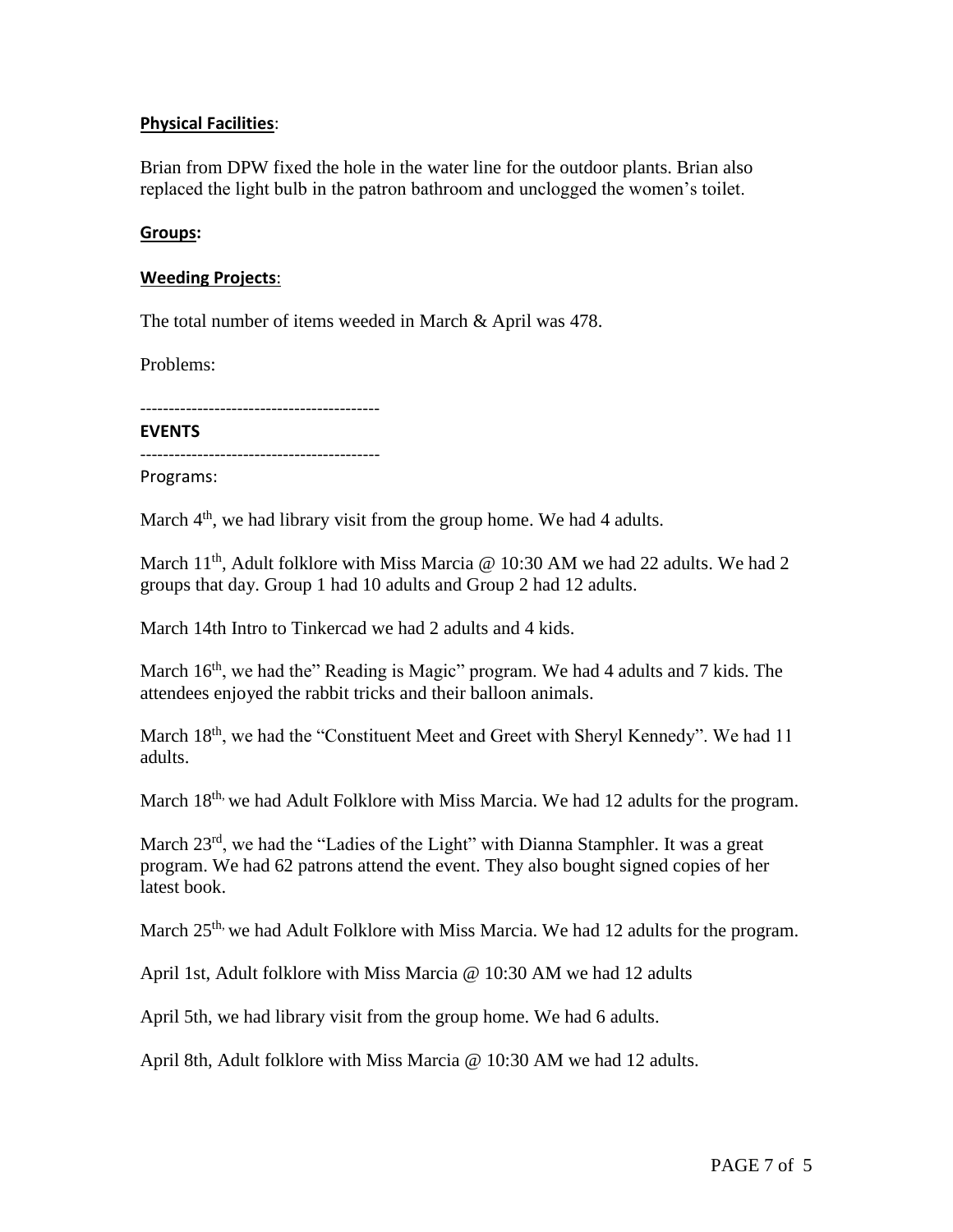April 11<sup>th</sup>, we had the Intro to Tinkercad with Ryan. We had 2 adults, 1 teen and 4 kids attend the class. The attendees had a great time designing cookie cutters.

April 13th, we had the Eggstravanza event at the Library. The board members did an amazing job hiding Easter eggs in the stacks. The event was a huge success with 58 adults and 68 kids. The kids also received a free book. They ran out of eggs within half hour so the board members gave a dollar bill to the kids. Thanks to my amazing board members for hosting this event.

April 15th, Story time with Miss Marcia @ 9:30 am. We had 6 adults and 9 kids.

April 15th, Story time with Miss Marcia @ 10:30 am. We had 6 adults and 10 kids.

April  $22<sup>nd</sup>$ , Story time with Miss Marcia @ 9:30 am. We had 7 adults and 11 kids.

April 22<sup>nd</sup>, Story time with Miss Marcia @ 10:30 am. We had 7 adults and 8 kids.

April 26<sup>th</sup>, Bethany Christian Services were here from 2:30 – 4:30 pm for promoting foster parenting services.

April 29th, Story time with Miss Marcia @ 9:30 am. We had 13 adults and 17 kids.

April 29th, Story time with Miss Marcia @ 10:30 am. We had 9 adults and 10 kids.

May 6th, Story time with Miss Marcia @ 9:30 am. We had 6 adults and 8 kids.

May 6th, Story time with Miss Marcia @ 10:30 am. We had 10 adults and 14 kids.

May 6<sup>th</sup> we had the technology tutoring with Ryan Tackabury nobody showed up for the program,

May  $6<sup>th</sup>$  we had the Vlasic Job fair we had 1 patron attend the job fair.

May 9th we had Intro to Tinkercad with Ryan we had 2 adults and 3 kids attend the program.

May 11<sup>th</sup>, we had the Animals from Egypt program. We had 22 adults and 28 kids.

May 13th, Story time with Miss Marcia @ 9:30 am. We had 9 adults and 11 kids.

May 13<sup>th</sup>, Story time with Miss Marcia @ 10:30 am. We had 10 adults and 13 kids.

May  $18<sup>th</sup>$ , we had the Junk Drawer Robotics we had 7 adults and 5 kids.

May 20th, Story time with Miss Marcia @ 9:30 am. We had 6 adults and 7 kids.